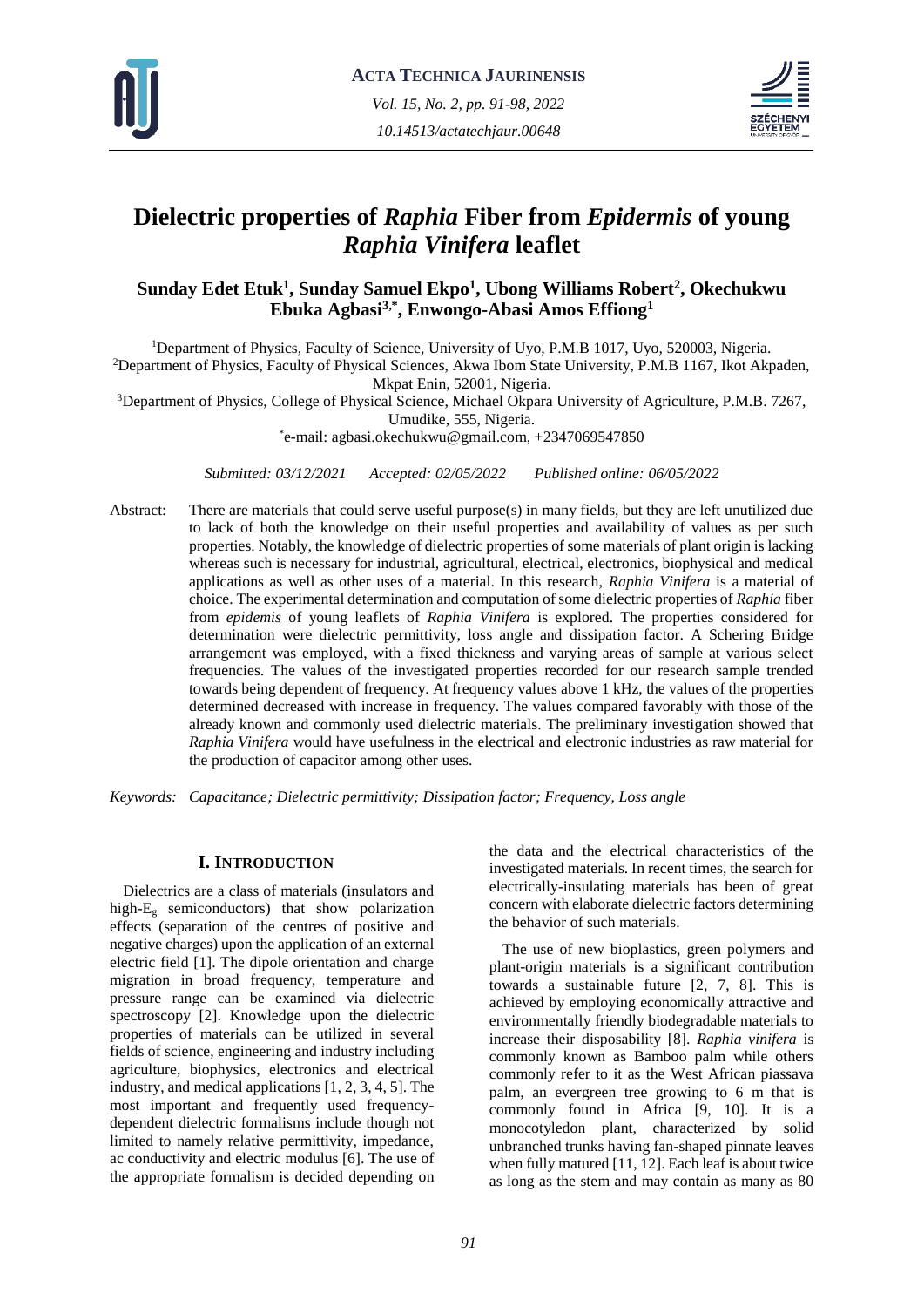to 100 leaflets. The soft silk-like fiber from the epidermis of the tender leaves of the *raphia* palm is an important fiber used locally for weaving of hats, mats, baskets, bags, ropes, and ceremonial costumes. *Raphia vinifera* belongs to the family called *Arecaceae* [13] and it is a native to Benin, Ghana, Nigeria, Gambia, Togo, Central African Republic, Democratic Republic of Congo, and Cameroun. With dielectric measurements, the molecular dynamics and structural behavior can be understood and contribute to the structure-property understanding for such materials [2].

In the present study, the dielectric properties of *raphia* fiber obtained from the epidermis of young leaves of the *Raphia vinifera* plant are presented at room temperature and in a frequency range of 0.10 to 100 kHz, a material that has not been investigated before dielectrically. The aim of this research is to provide data for plausible utilization of the fiber as dielectric material in electrical/electronic industry as well as other purposes it may be deemed fit based on its dielectric data. Since several fibers can be got from each leaf which is mostly discarded as waste, findings from this study will help to solve associated waste disposal problems while ensure sustainable development.

### **II. MATERIALS AND METHOD**

#### **1. Materials**

The young leaves of *raphia vinifera*, which were used in this work, were obtained from Ididep village in Ibiono Ibom Local Government Area of Akwa Ibom State, Nigeria. The young leaves were randomly selected and used in this study. The epidermis of the young leaflets were, on arrival in the laboratory, separated from other parts of the leaflets and immediately placed on a flat dry clean transparent glass plate holding the extreme ends with strong adhesive tape to the glass. It was kept very flat and firm on the glass surface to avoid folding itself and kinking when dry. Several epidermises were gotten from many young leaflets and treated using the same procedure applied in each case. The samples were allowed to remain in their positions on the glass plate at room temperature ranging between 27°C and 30°C (monitored with digital thermometer using type-K probe with sensor) for 21 days. This was necessary to allow for complete dryness before the samples were removed from the glass plate. **Fig. 1** shows the *Raphia* (bamboo) palm and also its fiber (when subjected to drying).

#### **2. Procedure for measurement of dielectric properties of the** *raphia* **fiber**

A parallel-plate capacitor method employing Schering Bridge [14, 15, 16] was used to determine the dielectric permittivity of the *raphia* fiber in this



*Figure 1. Photographs of (a) Raphia vinifera palm (b) the raphia fiber under drying*

research work. The fiber was placed between two parallel copper plates, each measuring  $4.95 \cdot 10^{-4}$  m<sup>2</sup> in area, A to form a parallel-plate capacitor having electrical conducting leads attached to each plate at their outer surfaces. The formation was weighed down uniformly using a load of about 20N to leave the sandwiched *raphia* fiber with relatively no air gap between the fiber (employed as dielectric material) and the copper plates. Very importantly, care was taken to avoid direct contact between the two copper plates. A synthesized signal generator (Agilent 83732A) as AC source and a dual trace oscilloscope (Model CA620) as a display instrument to monitor the balance point were used with the Schering Bridge arrangement (**Fig. 2**).



*Figure 2. Setup of Schering Bridge used in the study (a)Experimental photo (b) Schematic diagram*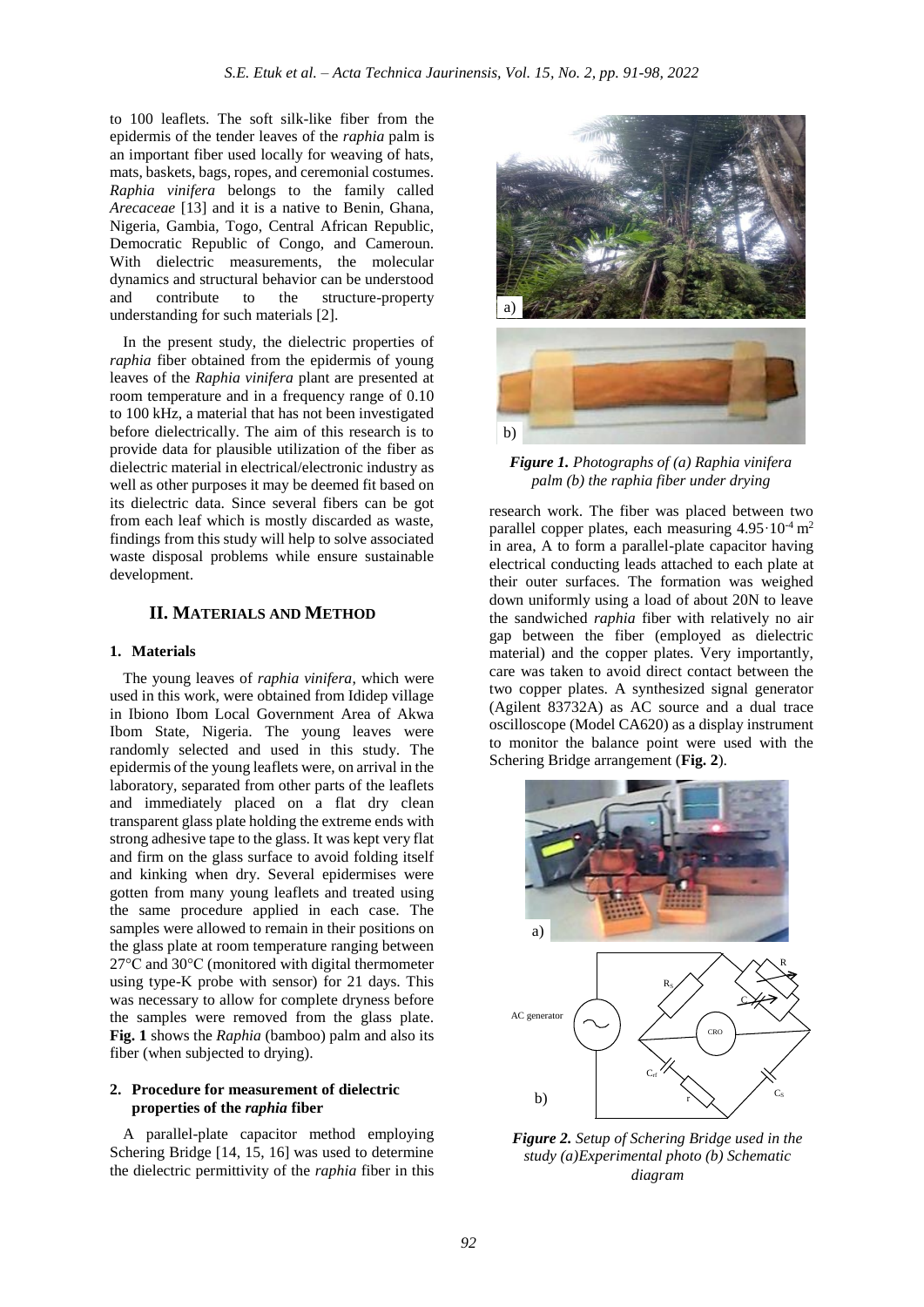The procedure was repeated for raphia fiber samples sandwiched between copper plates with areas measuring  $4.40 \cdot 10^{-4}$  m<sup>2</sup>,  $3.63 \cdot 10^{-4}$  m<sup>2</sup>,  $3.30 \cdot 10^{-4}$  m<sup>2</sup>, and  $2.75 \cdot 10^{-4}$  m<sup>2</sup> while the thickness, d of the *raphia* fiber sample remained fairly constant  $(d = 0.05$ mm), measured with digital vernier calipers at several positions along the length with a mean value. The experimental data obtained were employed, to compute the capacitance, dissipation factor, and loss angle of the *raphia* fiber sample at varying frequencies from 0.10 to 100 kHz. The measurement in each case was taken five times after which the mean value was calculated and recorded.

The capacitance, Crf, of the *raphia vinifera* young leaflet fiber was calculated at the balance point of the Schering Bridge, in each case, using the mathematical formula given by several authors including [16]

$$
C_{rf} = \frac{RC_s}{R_s} \tag{1}
$$

The leakage resistance,  $r$  of the capacitor arrangement under test was obtained by employing the mathematical relationship

$$
r = \frac{CR_s}{C_s} \tag{2}
$$

Dissipation factor,  $D$  in each case was computed using the equation

$$
D = \omega C_{rf} r = \tan \phi \tag{3}
$$

 $R_s$  and R are select resistance values from decade resistance boxes,  $C_s$  and Care select capacitance values from decade capacitance boxes,  $\omega = 2\pi f$ (where  $f$  is the frequency of the applied AC signal), ∅ is the loss angle. Dielectric loss is affected by the loss angle, and dielectric loss is an essential element of power factor [17, 18]. It is believed to be determined by the amount of current wave being 90<sup>o</sup> out of phase with voltage, a phenomenon known as dielectric loss angle.

By employing Origin software, the capacitance,  $C_{rf}$  values got at different frequencies versus the area, A were plotted for the *raphia* fibre investigated. The value of dielectric permittivity,  $\varepsilon_{rf}$ was deduced from the slope of the graph making use of the mathematical relationship as expressed by several authors including [19, 20, 21, 22]

$$
C_{rf} = \frac{\varepsilon_o \varepsilon_{rf} A}{d} \tag{4}
$$

where d is the common thickness of the *raphia* fiber, εrf is the dielectric permittivity of the *raphia* fiber investigated,  $\varepsilon_0$  is the relative permittivity of free space, which is  $8.854 \cdot 10^{-12}$  Fm<sup>-1</sup>.

By substituting for the actual values of *d* and *ε<sup>0</sup>* in equation (4), we have

$$
C_{rf} = 1.7708 \cdot 10^{-7} \varepsilon_{rf} A \tag{5}
$$

Every measurement taken was at room temperature of  $(28 \pm 1)$ °C and relative humidity of 50%. Dielectric constant, otherwise known as relative permittivity values for conventional dielectric materials (as reported) were tabulated for the purpose of comparing with the results of our investigation in this research.

### **III. RESULTS, ANALYSIS AND DISCUSSION**

The mean (with standard error) values of capacitance, loss angle, and dissipation factor at different frequencies deduced for the studied sample are shown in **Table 1**. It is evident in the expression that the capacitance of the sample decreases with increase in frequency.

**Fig. 3** displays a linear relationship between the mean capacitance values and values of the sample's area at each frequency.



*Figure 3. Variation of Capacitance with the sample's area*

The values of dielectric permittivity were deduced from the slopes of the plots of mean capacitance at each frequency against area. The mean dielectric permittivity also decreases with increase in frequency. This is due to the fact that dipoles have less time (as the frequency progressively increases) to orient with the applied electric field resulting into decrease of real part of permittivity and hence the real part of capacitance. This is confirmed by equations (4) and (5). However, it has been observed that in some cases, dielectric permittivity values at frequencies below 1 kHz do not show significant variation from the values obtained at 1 kHz. This, essentially, means that there is no other dipolar relaxation process at a frequency below 1 kHz. As remarked by Halizan et al [23], good dielectric permittivity material has huge potential in capacitive energy storage devices for electronic applications. It can be clearly seen that loss angle values decrease with increase in frequency. The difference is very slight at frequency range below 1 kHz. It may not be wrong to aver that the value of loss angle is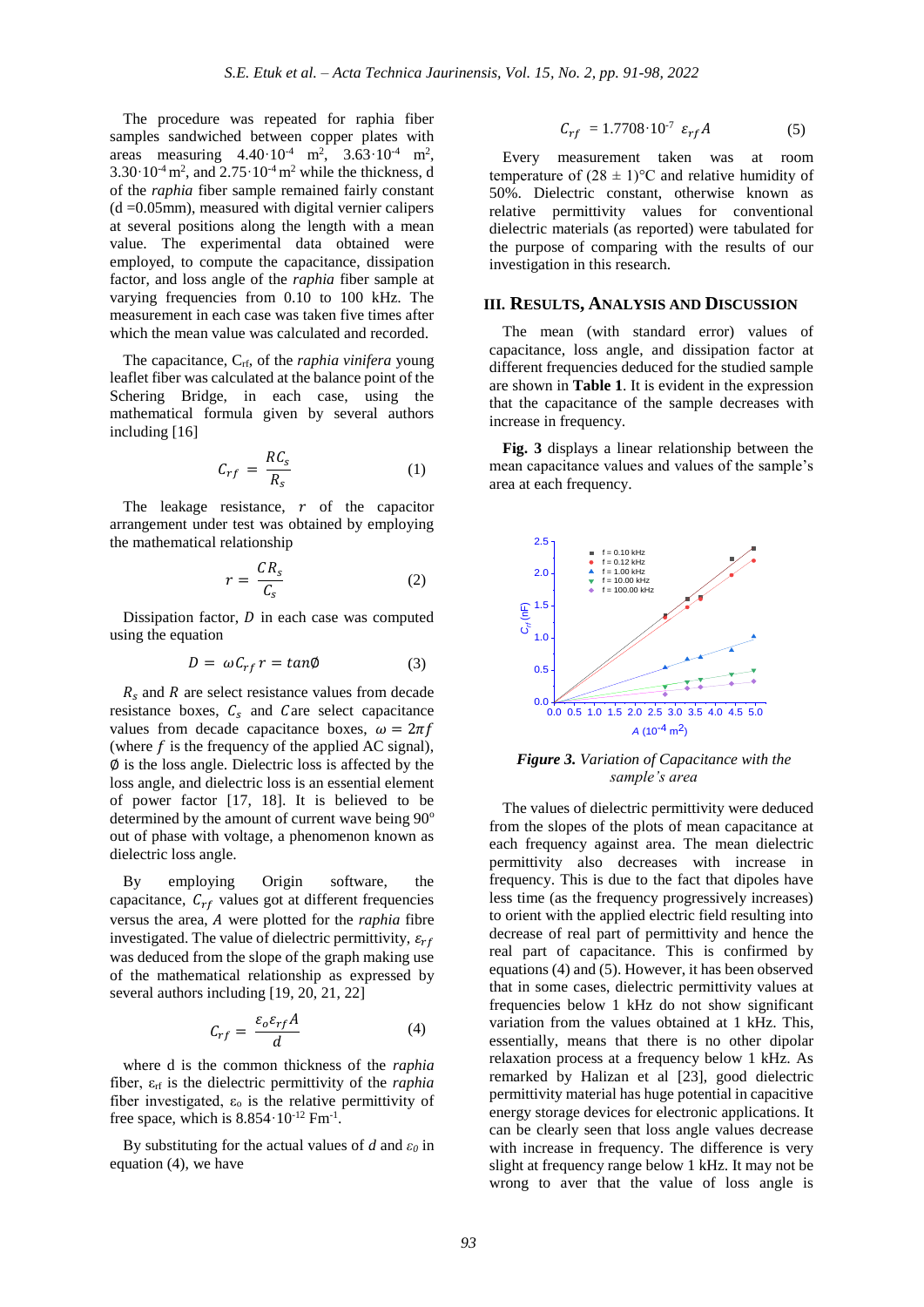approximately constant for our test sample at a frequency range below 1 kHz.

The loss angle varies with frequency for our test sample. Values for dissipation factor (tan  $\emptyset$ ) recorded for sample in **Table 1** reveal decreasing trend with increase in applied frequency. However, the decrease seems to be infinitesimal within the frequency bracket below 1 kHz. This relationship is illustrated using a log- log representation as shown in **Fig. 4**.



*Figure 4. Log-log representation of dissipation* 

Considering our research sample in terms of dissipation factor within the frequency range investigated, it is better at 100 kHz because the lower the dissipation factor, the better the dielectric is. Considering the trend, it is presumable that dissipation factor for this material will be lower at frequencies beyond 100 kHz, thus resulting in a better dielectric. The values of dielectric permittivity of our research sample at different frequencies are recorded in **Table 2**. It can be seen from the table that at the frequency of 1 kHz, the sample has a dielectric permittivity value of 11.14, but was greater at a lower frequency, thereby showing slight differences within the lower frequencies (below 1 kHz) bracket.

**Table 3** shows the dielectric constant values reported in the literature for some commonly used dielectric materials. A dielectric permittivity value of 5.57 is recorded for our research sample at the frequency of 10 kHz. This value is slightly greater than the reported values for Mica (Muscovite) as 5.4; Bakelite as 5.0; Pyrex glass 3320, 7040, 7052, 7060, 7070, 7740, 7750, 7760, being 4.71, 4.65, 4.77, 5.07, 4.70,  $4.0$ ,  $5.0 - 5.1$ ,  $4.28$  and  $4.5$  respectively [24, 26, 28, 29] as seen in **Table 3**. At the frequency of 100 kHz, our investigated sample recorded 3.64 as the dielectric permittivity. This value is about the value of dielectric constant reported for paper (3.5), paper (bond) as 3.0, Mylar (3.2), rubber (3.0 – 4.0), plexiglass  $(3.4)$ , titanium dioxide  $(3.0 - 4.0)$ , Sulphur (sublimed) as 3.69 and PVC (3.18). Comparing the

values of dielectric permittivity obtained for our chosen research sample within the radio frequency with the dielectric constant values of most of the commonly used dielectric materials as reported in the literature, it is correct to posit that our test sample exhibits a good and high ranking as a dielectric material. The manifestation of anomalous dielectric dispersion exhibited by our tests sample as clearly observed in **Fig. 5** has its support from the report of Vasudeva [24] and that of Salman [35] and Salman et al [36].



*log of frequency*

The value of dissipation factor obtained for the studied sample at the frequencies investigated follows the trend reported by Etuk et al [14] for some select eggshell membranes, which include those of eggs from Hen, Layers, Duck, Turkey, and Quail, which range between 0.173 and 0.350 at frequency of 100 kHz. It can be inferred that at frequency as high as 3 GHz, dissipation factor would also drop towards the range 0.002 to 0.005 even below as in the eggshell membrane. Values reported by Etuk et al [14] are approximately in the range reported by Fink and McKenzie [37] as (0.01 - 0.06), 0.04, (0.07 -0.028) 0.0011, and (0.0011 - 0.0025) for cellulose acetate, nylon 6, nylon 10, hard rubber, and glass mica respectively.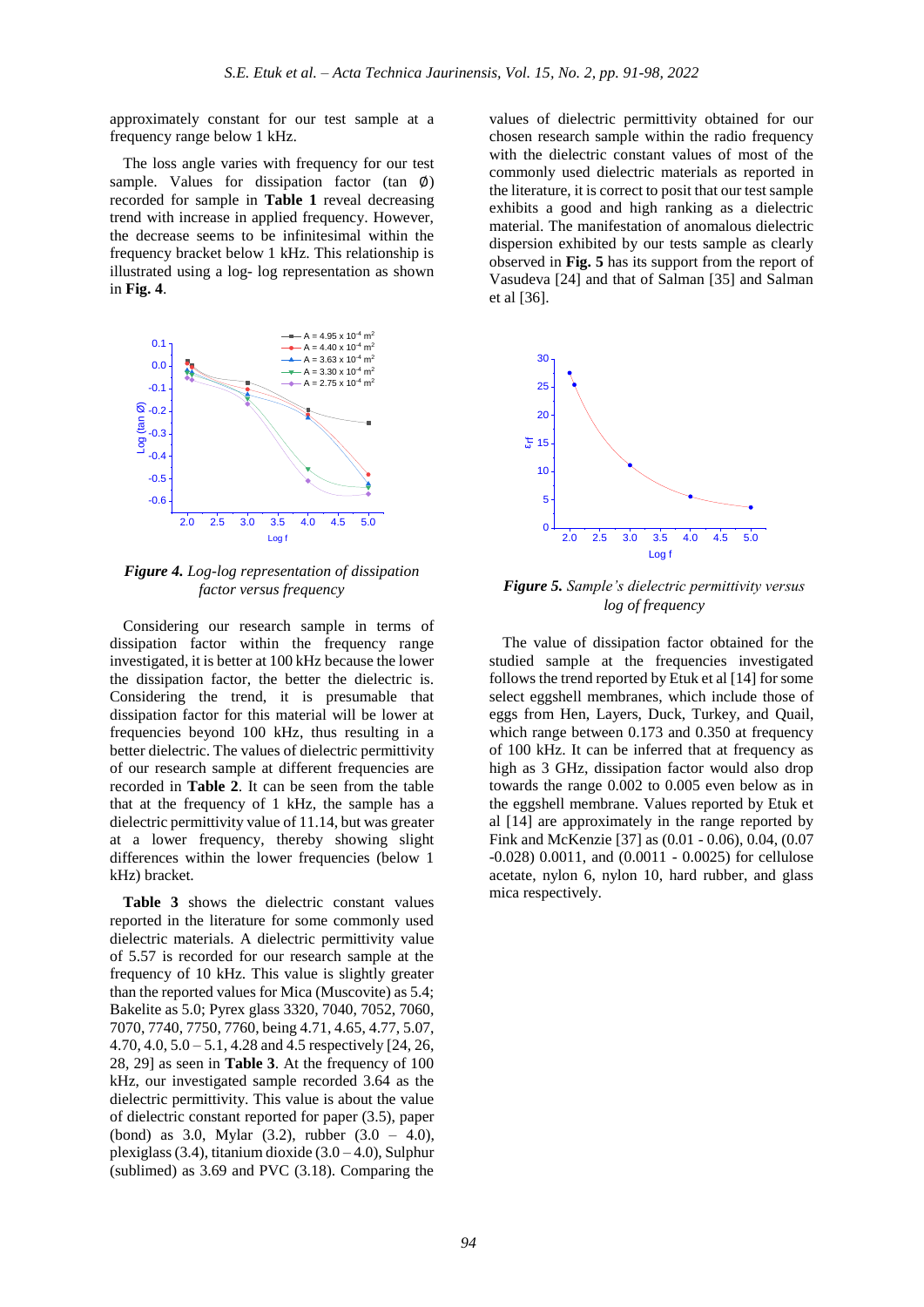*S.E. Etuk et al. – Acta Technica Jaurinensis, Vol. 15, No. 2, pp. 91-98, 2022*

| f(kHz) | $A = 4.95 \times 10^{-4} \text{ m}^2$ |                            | $A = 4.40 \times 10^{-4} \text{ m}^2$ |               |                 | $A = 3.63 \times 10^{-4} \text{ m}^2$ |                 |            | $A = 3.30 \times 10^{-4} \text{ m}^2$ |               |            | $A = 2.75 \times 10^{-4} \text{ m}^2$ |                 |                           |       |
|--------|---------------------------------------|----------------------------|---------------------------------------|---------------|-----------------|---------------------------------------|-----------------|------------|---------------------------------------|---------------|------------|---------------------------------------|-----------------|---------------------------|-------|
|        | $C_{rf}$ (nF)                         | $\emptyset$ ( $^{\circ}$ ) | Tan Ø                                 | $C_{rf}$ (nF) | $\emptyset$ (°) | Tan Ø                                 | $C_{rf}$ $(nF)$ | $\phi$ (°) | Tan Ø                                 | $C_{rf}$ (nF) | $\phi$ (°) | Tan Ø                                 | $C_{rf}$ $(nF)$ | $\emptyset$ ( $\degree$ ) | Tan Ø |
| 0.10   | 2.402                                 | 46.90                      | 1.069                                 | 2.237         | 45.92           | 1.033                                 | 1.646           | 44.10      | 0.969                                 | 1.612         | 43.46      | 0.948                                 | 1.360           | 41.86                     | 0.896 |
|        | $\pm$                                 | $\pm$                      | $\pm$                                 | $\pm$         | $\pm$           | $\pm$                                 | $\pm$           | $\pm$      | $\pm$                                 | $\pm$         | $\pm$      | $\pm$                                 | $\pm$           | $\pm$                     | $\pm$ |
|        | 0.006                                 | 0.32                       | 0.012                                 | 0.001         | 0.04            | 0.002                                 | 0.003           | 0.06       | 0.002                                 | 0.001         | 0.02       | 0.001                                 | 0.003           | 0.10                      | 0.003 |
| 0.12   | 2.204                                 | 45.46                      | 1.016                                 | 1.980         | 44.94           | 0.998                                 | 1.607           | 43.34      | 0.944                                 | 1.480         | 42.80      | 0.926                                 | 1.321           | 41.12                     | 0.873 |
|        | $\pm$                                 | $\pm$                      | $\pm$                                 | $\pm$         | $\pm$           | $\pm$                                 | $\pm$           | $\pm$      | $\pm$                                 | $\pm$         | $\pm$      | $\pm$                                 | $\pm$           | $\pm$                     | $\pm$ |
|        | 0.003                                 | 0.04                       | 0.001                                 | 0.004         | 0.06            | 0.002                                 | 0.002           | 0.06       | 0.010                                 | 0.002         | 0.06       | 0.002                                 | 0.001           | 0.02                      | 0.001 |
| 1.00   | 1.024                                 | 40.56                      | 0.856                                 | 0.811         | 38.52           | 0.796                                 | 0.702           | 37.18      | 0.759                                 | 0.672         | 36.10      | 0.729                                 | 0.541           | 34.32                     | 0.683 |
|        | $\pm$                                 | $\pm$                      | $\pm$                                 | $\pm$         | $\pm$           | $\pm$                                 | $_{\pm}$        | $\pm$      | $\pm$                                 | $\pm$         | $\pm$      | $\pm$                                 | $\pm$           | $_{\pm}$                  | $\pm$ |
|        | 0.002                                 | 0.12                       | 0.004                                 | 0.004         | 0.16            | 0.005                                 | 0.002           | 0.08       | 0.002                                 | 0.002         | 0.12       | 0.003                                 | 0.002           | 0.06                      | 0.001 |
| 10.00  | 0.500                                 | 32.68                      | 0.642                                 | 0.440         | 31.76           | 0.619                                 | 0.360           | 30.62      | 0.592                                 | 0.320         | 19.62      | 0.356                                 | 0.245           | 17.48                     | 0.315 |
|        | $\pm$                                 | $\pm$                      | $\pm$                                 | $\pm$         | $\pm$           | $\pm$                                 | $\pm$           | $\pm$      | $\pm$                                 | $\pm$         | $\pm$      | $\pm$                                 | $\pm$           | $\pm$                     | $\pm$ |
|        | 0.002                                 | 0.06                       | 0.001                                 | 0.002         | 0.08            | 0.002                                 | 0.002           | 0.08       | 0.002                                 | 0.003         | 0.16       | 0.003                                 | 0.001           | 0.04                      | 0.001 |
| 100.00 | 0.330                                 | 29.34                      | 0.562                                 | 0.292         | 18.50           | 0.335                                 | 0.240           | 17.14      | 0.309                                 | 0.220         | 16.26      | 0.292                                 | 0.127           | 15.20                     | 0.272 |
|        | $\pm$                                 | $_{\pm}$                   | $\pm$                                 | $\pm$         | $\pm$           | $\pm$                                 | $_{\pm}$        | $\pm$      | $\pm$                                 | $\pm$         | $\pm$      | $\pm$                                 | $_{\pm}$        | $_{\pm}$                  | $\pm$ |
|        | 0.002                                 | 0.10                       | 0.002                                 | 0.001         | 0.04            | 0.001                                 | 0.001           | 0.08       | 0.007                                 | 0.001         | 0.06       | 0.001                                 | 0.001           | 0.08                      | 0.001 |

*Table 1 Results of capacitance, loss angle, and dissipation factor determinations for the studied sample*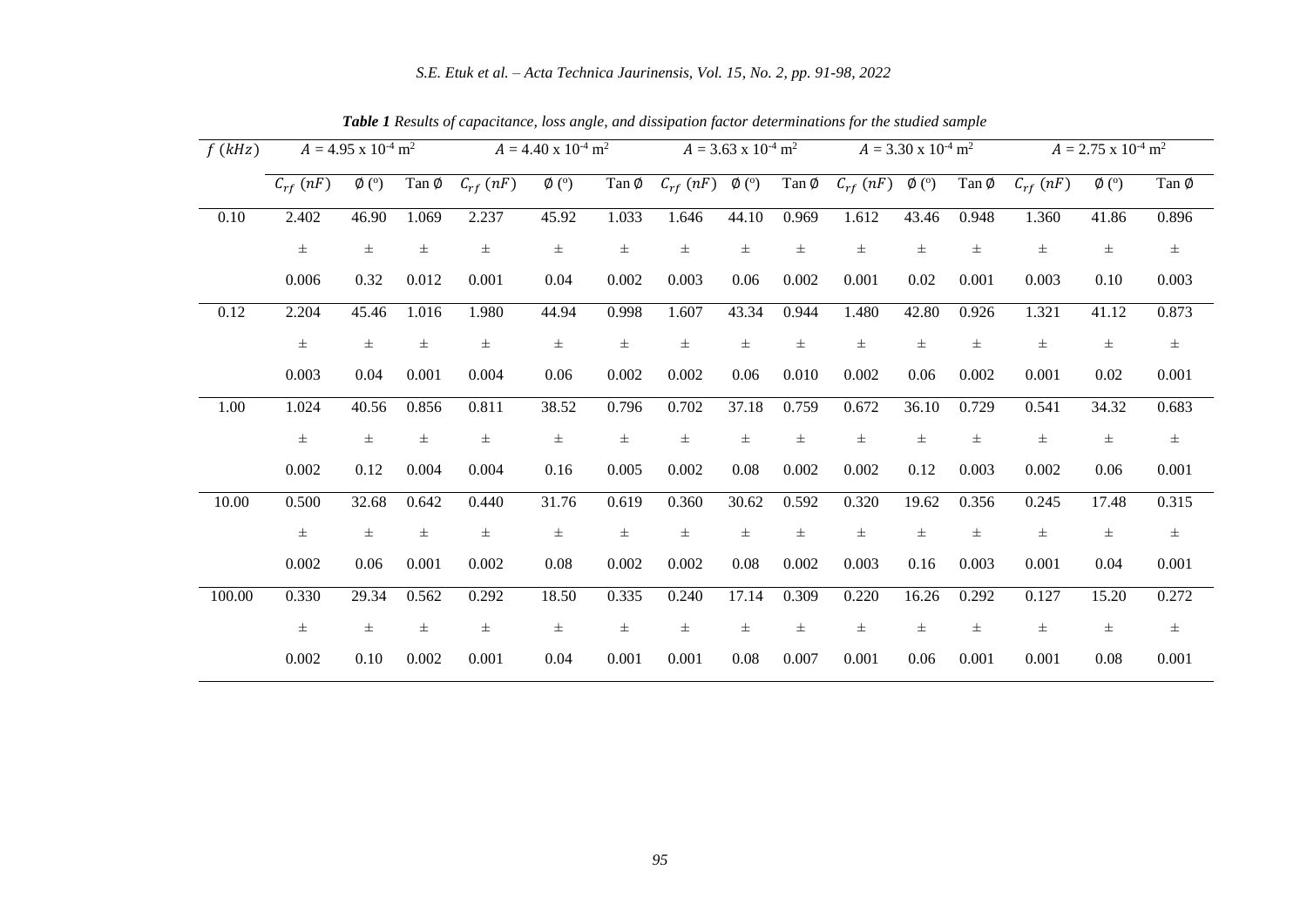# *S.E. Etuk et al. – Acta Technica Jaurinensis, Vol. 15, No. 2, pp. 91-98, 2022*

| Frequency, $f(kHz)$                         | 0.10  | 0.12  | 00.1  | 10.00 | 100.00 |
|---------------------------------------------|-------|-------|-------|-------|--------|
| Dielectric permittivity, $\varepsilon_{rf}$ | 27.52 | 25.42 | 11.14 | 5.57  | 3.64   |

*Table 2 Dielectric permittivity of the sample at different frequencies*

 $\overline{a}$ 

*Table 3 Distinctive values of dielectric constant of some commonly used dielectric materials as reported in the literature [14, 24, 25 – 34]*

| <b>Material</b>   | <b>Dielectric</b>  | <b>Material</b>    | <b>Dielectric</b> | <b>Material</b>           | <b>Dielectric</b> |
|-------------------|--------------------|--------------------|-------------------|---------------------------|-------------------|
| Rubber            | $3.0 - 4.0$        | <b>Pyrex 7070</b>  | 4.0               | Polysulfones              | 3.13              |
| Mylar             | 3.1                | <b>Pyrex 7720</b>  | 4.5               | Poly phenylene oxide      | 2.59              |
| <b>Bakelite</b>   | 5.0                | <b>Pyrex 7740</b>  | $5.0 - 5.1$       | Natural rubber            | 2.6               |
| Paper (bond)      | 3.0                | <b>Pyrex 7750</b>  | 4.28              | Polychloroprene           | 6.6               |
| Mica              | $3.0 - 8.0$        | <b>Pyrex 7760</b>  | 4.5               | Polycrylonitrile          | 5.5               |
| Paper             | 3.5                | <b>Vycor 7230</b>  | 3.83              | Glass bonded mica         | $6.3 - 9.3$       |
| Teflon            | 2.1                | <b>Vycor 7900</b>  | 3.9               | Soda lime glass           | 7.2               |
| Air $(1$ atm)     | $1.00059 - 1.0006$ | <b>Vycor 7910</b>  | 3.8               | Cordierite                | $4.02 - 6.23$     |
| Air $(100 atm)$   | 1.0548             | <b>Vycor 7911</b>  | 3.8               | Fluorocarbons             | $2.1 - 3.6$       |
| Vacuum            | 1.0                | Germanium          | 16.0              | Paraffin wax              | 2.0               |
| Corning 8877      | 9.5                | Porcelain          | 6.5               | Poly vinylidene fluoride  | 12.2              |
| Corning 0120      | 6.65               | Plexiglass         | 3.4               | Polymethyl methacrylate   | 3.12              |
| Corning 0080      | 6.75               | Polyethene         | $2.25 - 2.60$     | Polychlorotrifluoroehtyle | 2.65              |
| Corning 0010      | 6.32               | Polyvinyl chloride | $3.18 - 5.3$      | Polybutadiene             | 2.5               |
| Glass             | $5.0 - 10.0$       | G.E. Clear (Silica | 3.81              | Sulphur (sublimed)        | $3.69 - 4.44$     |
| Mica (Canadian)   | $6.9 - 7.3$        | Quartz (Fused)     | 3.75              | Polyceram 9606            | 5.57              |
| Mica (Muscovite)  | $5.4 - 8.7$        | Titanium dioxide   | $3.0 - 4.0$       | Cellulose acetate         | $3.5 - 7.5$       |
| <b>Pyrex 1710</b> | 6.0                | Polypropylene      | 2.2               | Alumina                   | $8.0 - 10.0$      |
| <b>Pyrex 3320</b> | 4.71               | Neoprene           | $6.7 - 16.0$      | Polycarbonate             | 2.92              |
| <b>Pyrex 7040</b> | 4.65               | ABC (Plastic)      | $2.4 - 3.8$       | Polyoxymethylene          | 3.8               |
| <b>Pyrex 7050</b> | 4.77               | Barium titanate    | $5.0 - 450.0$     | Nylon 6 and nylon 10      | $3.5 - 3.6$       |
| <b>Pyrex 7052</b> | 5.07               | Forsterite         | $6.2 - 6.5$       | Borosilicate              | $4.1 - 4.9$       |
| Pyrex 7060        | 4.7                | Hard rubber        | $2.95 - 4.80$     | Boron nitrite             | 4.15              |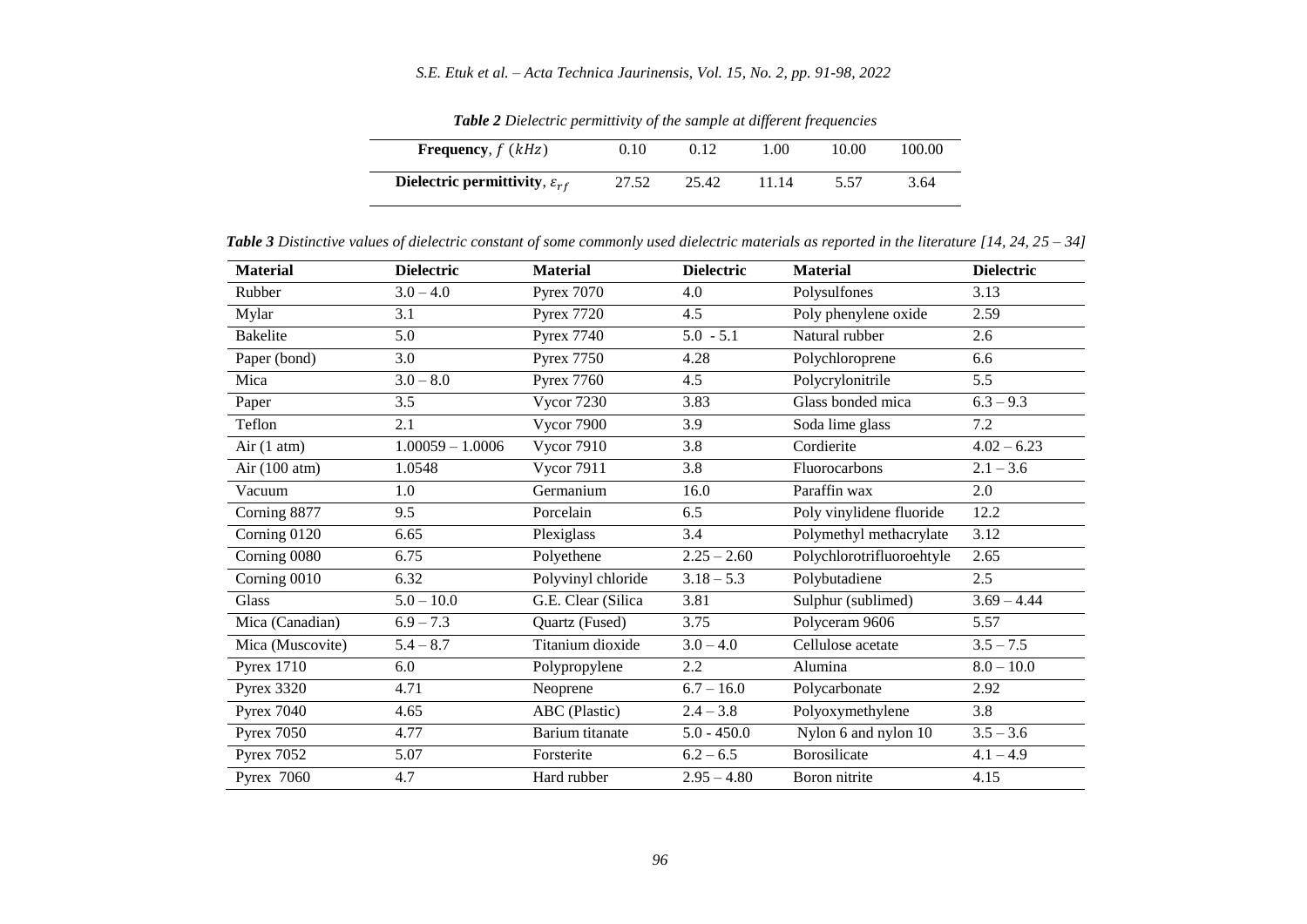### **IV. CONCLUSION**

The dielectric permittivity of a material used for separating conductive plates of a capacitor determines the amount of energy that a capacitor can store when voltage is applied. A measure of loss-rate of energy known as dissipation factor of a dielectric material is another determining factor. This factor represents the tangent of the measure of current wave deviation from being 90o out of phase with voltage, designated loss angle.

The values of dielectric permittivity obtained for our study sample (*raphia* fiber from epidermis of young *Raphia vinifera* leaflet) in comparison with dielectric constant values of several already known and commonly used dielectric materials makes our investigated sample an alternative material of choice as dielectric material. The values obtained for the studied parameters give a very strong suggestion that the *raphia* fiber is a potential raw material for capacitor fabrication. *Raphia vinifera* young leaflet epidermis fiber is a biological membrane, though of plant kingdom. It grows well along creeks. The material is environmentally friendly and sustainable. Based on the afore-stated findings, it is highly recommended for electrical/electronic industry utilization. For future research, the influence of temperature on the investigated properties could be examined.

#### **REFERENCES**

[1] Bonardd S, Moreno-Serna V, Kortaberria G, Díaz Díaz D, Leiva A, Saldías C, Dipolar Glass Polymers Containing Polarizable Groups as Dielectric Materials for Energy Storage Applications. A Mini review. Polymers 11 (2) (2019) 317.

<https://doi.org/10.3390/polym11020317>

[2] Soccio M, Martínez-Tong DE, Guidotti G, Robles-Hernández B, Munari A, Lotti N, Alegria A, Broadband Dielectric Spectroscopy Study of Biobased Poly(alkylene 2,5 furanoate)s' Molecular Dynamics. Polymers 12 (6) (2020) 1355. <https://doi.org/10.3390/polym12061355>

[3] Bojovschi A, Quoc T, Trung H, Quang D, Le T, Environmental Effects on HV Dielectric Materials and Related Sensing Technologies. Applied Sciences 9 (5) (2019) 856. <https://doi.org/10.3390/app905085>

- [4] Barber P, Balasubramanian S, Anguchamy Y, Gong S, Wibowo A, Gao H, Zur Loye HC, Polymer Composite and Nanocomposite Dielectric Materials for Pulse Power Energy Storage. Materials 2 (4) (2009) pp. 1697–1733. <https://doi.org/10.3390/ma2041697>
- [5] Oliveira JGD, Pinto ENMG, Silva Neto VP, D'Assunção AG CSRR-Based Microwave

### **AUTHOR CONTRIBUTIONS**

**S.E. Etuk**: Conceptualization, Supervision, Writing – Original draft, review and editing.

**S.S. Ekpo**: Resources, Data curation, Writing - Review and editing.

**U.W. Robert**: Methodology, Investigation, Writing – Original draft, review and editing,

**O.E. Agbasi**: Visualization, Resources, Writing - Review and editing.

**E.A. Effiong**: Resources, Writing - Review and editing.

### **DISCLOSURE STATEMENT**

We have no conflict of interest to declare.

## **ORCID**

**S.E. Etuk** https://orcid.or[g/0000-0002-2573-8314](https://orcid.org/0000-0002-2573-8314)

**S.S. Ekpo** [https://orcid.org/0000-0002-9361-7186](https://orcid.org/)

**U.W. Robert** [https://orcid.org/0000-0001-9979-7176](https://orcid.org/)

**O. E. Agbasi** <https://orcid.org/0000-0001-5649-0107>

Sensor for Dielectric Materials Characterization Applied to Soil Water Content Determination. Sensors 20 (1) (2020) 255. <https://doi.org/10.3390/s20010255>

[6] Dyre JC, The random free-energy barrier model for ac conduction in disordered solids. Journal of Applied Physics 64 (5) (1988) pp. 2456–2468.

<https://doi.org/10.1063/1.341681>

- [7] Tuan Naiwi T, Aung M, Ahmad A, Rayung M, Su'ait M, Yusof N, Wynn Lae K, Enhancement of Plasticizing Effect on Bio-Based Polyurethane Acrylate Solid Polymer Electrolyte and Its Properties. Polymers 10 (10) (2018) 1142. <https://doi.org/10.3390/polym10101142>
- [8] Avella M, Buzarovska A, Errico M, Gentile G, Grozdanov A, Eco-Challenges of Bio-Based Polymer Composites. Materials 2 (3) (2009) pp. 911–925. <https://doi.org/10.3390/ma2030911>

[9] Etukudo I, Forest Our Divine Treasure, Dorand

- Publishers, Uyo, 2000.
- [10] Van Wyk B, and Gericke N, People's Plants. A Guide to Useful Plants of Southern Africa, Briza Publications, Pretoria (2000) p. 352.